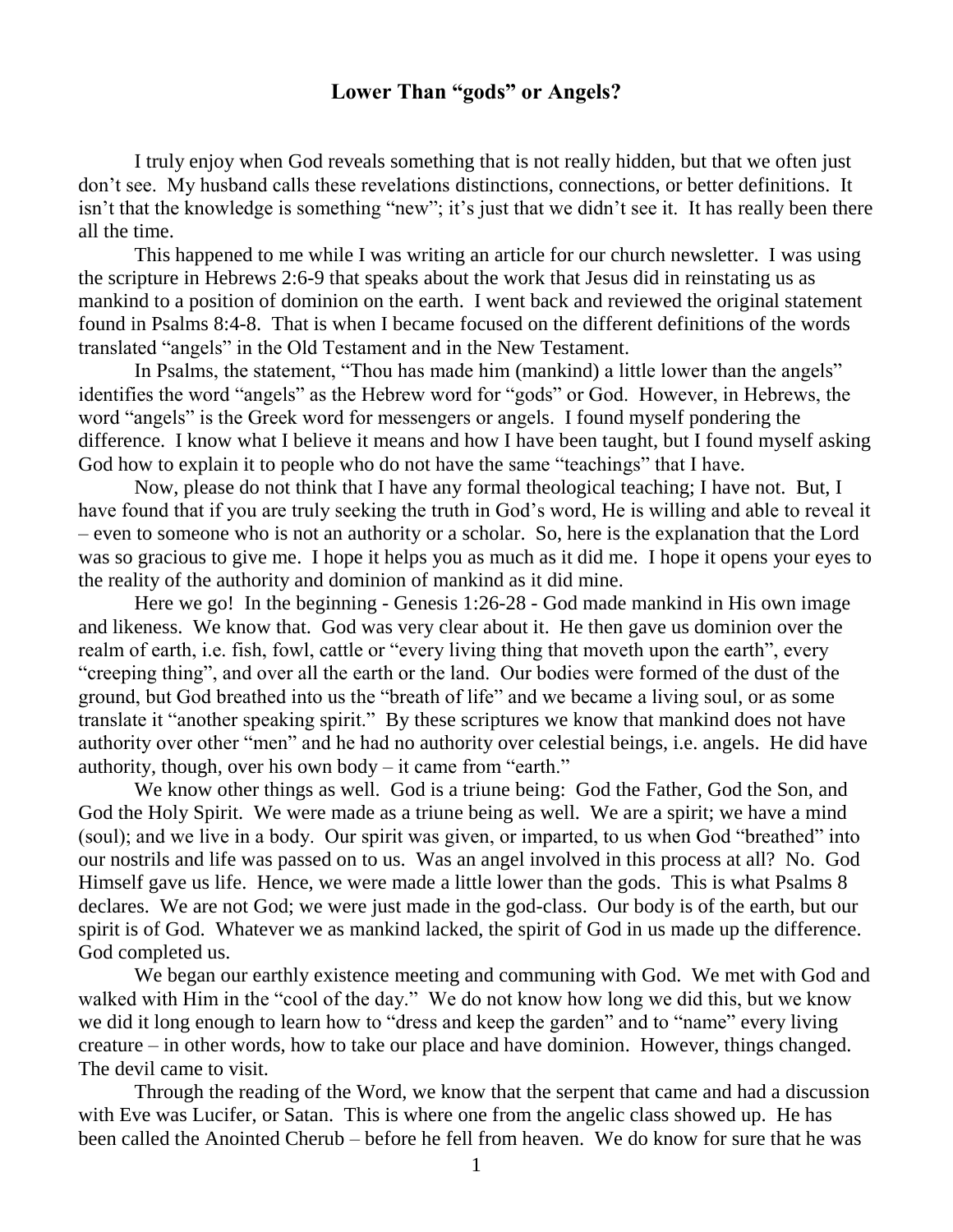an angelic, or celestial, being who decided to challenge God's position and authority. Of course it would just make sense that he would not like mankind – the ones who were made in the image and likeness of God.

What he did was go to Adam and Eve and engage them in a discussion about how God was withholding information and "power" from them, i.e. the fruit of the tree of the knowledge of good and evil. He told them that God knew they would be "as gods" (the same Hebrew word translated as angels in Psalms 8), knowing good and evil, and that He didn't want them to be that. No, God wanted them to be "less than" that; and, in that moment, Adam and Eve saw themselves as "deficient" – lacking in something that was to be desired. They also embraced the idea that God had not told them the truth and that He had an ulterior motive in keeping them in the dark. The enemy sowed that seed of strife and the sweet communion that God and mankind had enjoyed was broken. Just like God had told them – they died. That spirit-connection that completed mankind and gave him access to the "god-realm" was severed. The saddest thing of this whole story is that they already were "gods" of the earth; and, what did they gain by knowing "evil"? Only adversity, loss, misery, and eventual death! All they knew up to that time was "good". What a terrible trick to play on them!

By mankind's own choice, we switched our allegiance from God to a fallen angel. It was an angelic being from whom we got our information and to whom we submitted ourselves. This is where the truth of Hebrews 2 comes to light – we became a little lower than the angels. Our dominion shifted to be under the dominion of Satan and sin. We no longer submitted to the authority of God; and, therefore, no longer ruled over the realm of the earth which had been given to us by God. No, the devil became the "god of this world" where once mankind had exercised dominion and had ruled. How we saw *ourselves* changed the very moment that Adam and Eve accepted the devil's vision of us. How we saw ourselves changed who we became.

As I contemplated this, I thought to myself, "Was there another instance in the Bible where something like this took place?" God impressed me with this incident found in Numbers 13:33. God had brought the Children of Israel to the Promise Land. The twelve spies had been sent to scout out the land and bring back a report. God had already said He had given the people the land. However, ten spies came back with what is called an evil report. This is what they said, "and we were *in our own sight as grasshoppers, and so we were in their sight*." What? God had told them they were the possessors of the Promise Land already – well able to take the land because He was with them. But now, they saw themselves as deficient – lacking in ability. They refused to enter the land and take possession and ended up wandering in the wilderness for forty years. They didn't even consider that the determining factor in their victory was that God was with them and that He had already *given* them the land. He made up the difference! (Emphasis in Numbers 13:33 is the author's.)

Does it make a difference how we see ourselves? Absolutely! Obviously! We judge everything that has to do with our life in relationship to how we see ourselves. If we see ourselves as able, we are able. If we see ourselves as lacking, we are "not enough." What changes everything for us is the determining factor.

What is the determining factor? The One who is with us! Under who's authority do we "live, move, and have our being?" If we have accepted Jesus as our Savior and are a believer, we are under the authority of the King of kings and the Lord of lords! We are able to take back our position of authority because Jesus "took" it back when He spoiled Satan and his kingdom and we are in Him. We have to renew our mind with the Word of God and begin to see ourselves, again, the way God made us and the way He sees us. We must take God's word as the reality of who we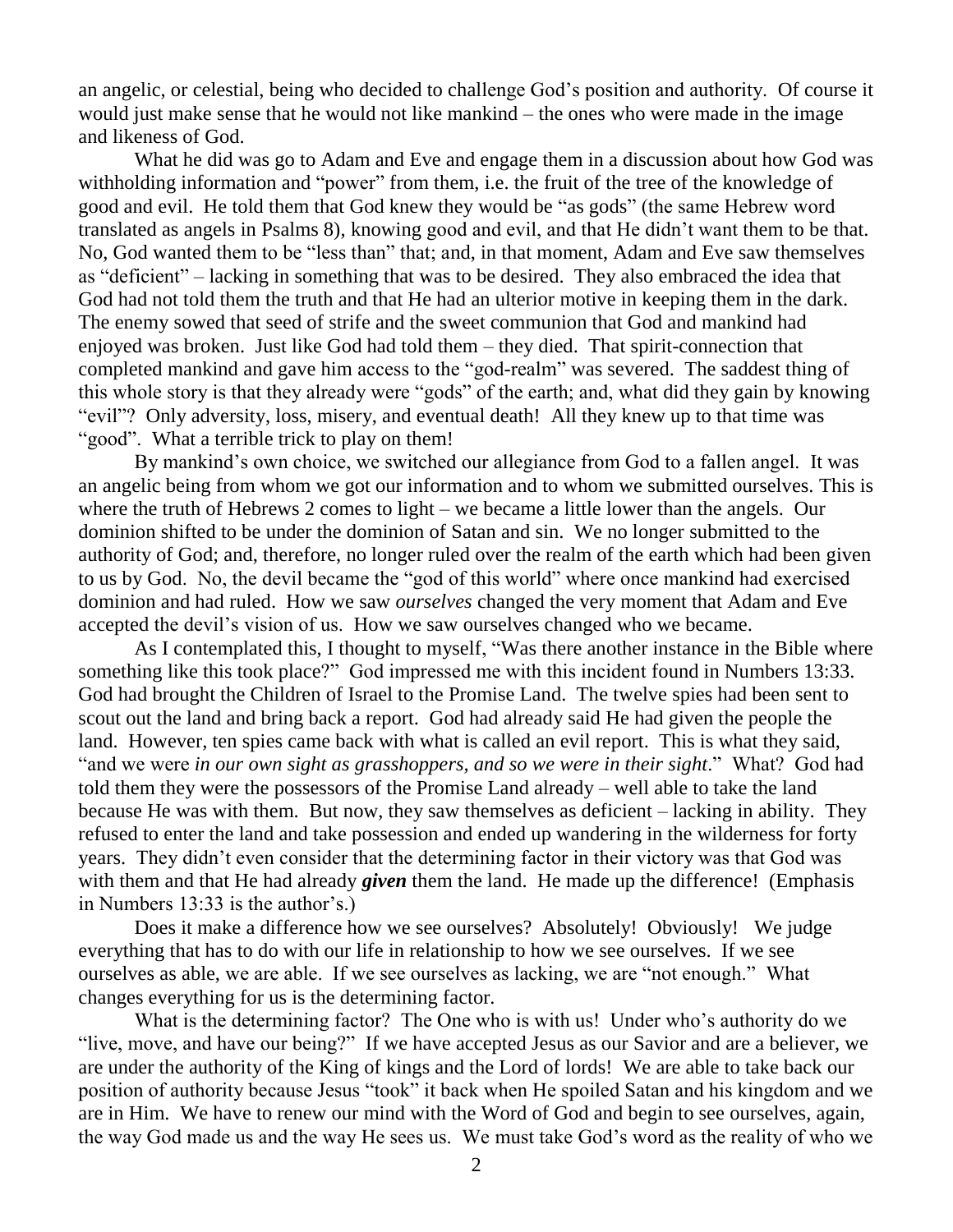are and yield to His vision of us – not the enemy's. We have been reinstated to the god-class with its privilege and authority.

Adam and Eve saw themselves as having little to no authority and lacking in position; however, all the time they had full authority over the realm of earth and had a position in the household of Almighty God. They fell for the oldest trick in the world: they saw themselves based on what someone else said. Not on the truth! They didn't believe the one who loved them; they believed the one who envied them and wanted what they had for himself. This type of deception still goes on today! The devil really doesn't have any new scams; he still uses the old ones. Why? Because they work!

The great thing about the verses in Hebrews 2 is that they put us on solid footing in our relationship with the Father – and it has nothing to do with how "wonderful" we are. No, it has everything to do with how wonderful Jesus is and what He did to put us back into the house of God. However, there is one very big change that was made – we came back into the house of God as sons! By and through the Spirit of adoption, we have been made heirs of God and jointheirs with Jesus the Christ.

Oh, I could just keep on preaching about all that Jesus our Lord did for us – how He reinstated us in the love of God and brought us unto glory, how He put all things back under our dominion, how He even put "celestial" beings under our feet by making us one with Almighty God – and, the knowledge of that will not make one bit of difference if we don't start seeing ourselves the way He does and begin walking in the fulness of it.

How do we change how we see ourselves? It is simple, but not easy, in the doing. We have to look to the Word of God and let His word change the picture we have of ourselves. We have to hear the Word, read the Word, meditate the Word, believe the Word, and then have faith that the vision we have seen of who we are is made manifest "according to the power that worketh in us." "That power" being the determining factor – the One who is not only with us, but who also lives within us – God the Father, God the Son, and God the Holy Spirit – all the fulness of God.

So, the next time the devil or any of his followers - human or demonic - start telling you

- \* what you are or are not
- \* what you can do or not do
- \* what you can have or not have
- \* what you know or do not know

remind him about some truths. Remind Satan and his followers that they are

- \* defeated and no longer in authority in your life
- \* stripped of victory and can no longer rule over your life
- \* relieved of the keys to hell and of death
- \* judged guilty and on the way to permanent incarceration the bottomless pit and then the lake of fire

Then, remind all your enemies that

- \* you are of the god-class
- \* you are a son of the Most High God
- \* you are an heir of God and joint-heir with Jesus the Christ, the heir of all things